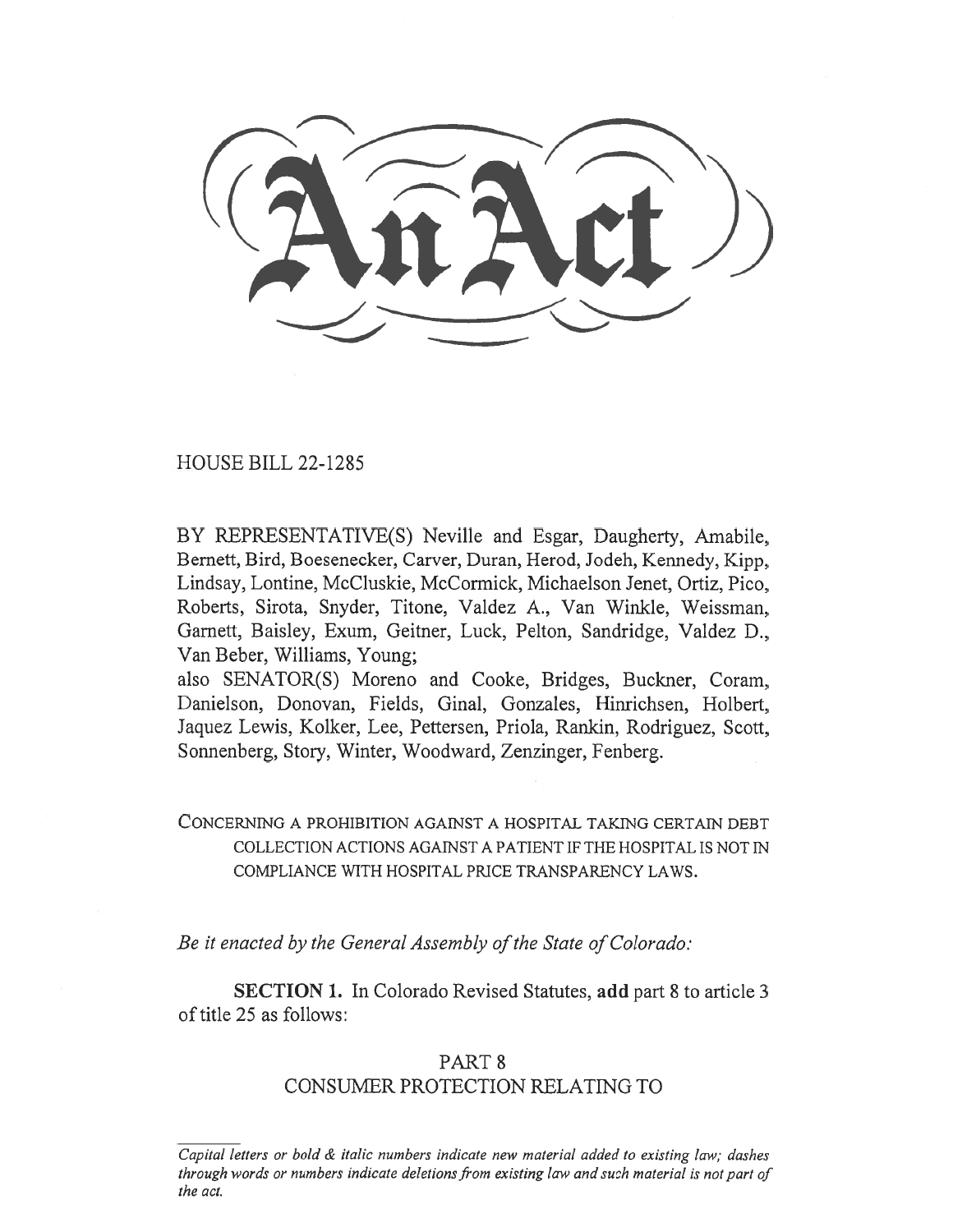#### HOSPITAL PRICE TRANSPARENCY

25-3-801. Legislative declaration. (1) THE GENERAL ASSEMBLY FINDS AND DECLARES THAT:

(a) SECTION 1001 OF THE "PATIENT PROTECTION AND AFFORDABLE CARE ACT OF 2010", PUB.L. 111-148, AS AMENDED BY SECTION 10101 OF THE "HEALTH CARE AND EDUCATION RECONCILIATION ACT OF 2010", PUBL. 111-152, AMENDED TITLE XXVII OF THE "PUBLIC HEALTH SERVICE ACT", PuB.L. 78-410, IN PART, BY ADDING A NEW SECTION 2718(e), REQUIRING, IN PART, THAT EACH HOSPITAL OPERATING WITHIN THE UNITED STATES ESTABLISH, UPDATE, AND MAKE PUBLIC A LIST OF THE HOSPITAL'S STANDARD CHARGES FOR THE ITEMS AND SERVICES THAT THE HOSPITAL PROVIDES;

(b) EFFECTIVE JANUARY 1, 2021, THE FEDERAL CENTERS FOR MEDICARE AND MEDICAID SERVICES PUBLISHED THE FINAL RULE TO IMPLEMENT THE LAW, CODIFIED AT 45 CFR 180;

(c) IN ITS SUMMARY OF THE FINAL RULE, CMS STATES THAT INFORMATION ON HOSPITAL STANDARD CHARGES IS NECESSARY FOR THE PUBLIC TO "MAKE MORE INFORMED DECISIONS ABOUT THEIR CARE" AND THAT THE "IMPACT OF THESE FINAL POLICIES WILL HELP TO INCREASE MARKET COMPETITION, AND ULTIMATELY DRIVE DOWN THE COST OF HEALTH CARE SERVICES, MAKING THEM MORE AFFORDABLE FOR ALL PATIENTS";

(d) ON JULY 9, 2021, PRESIDENT BIDEN, BUILDING UPON EFFORTS OF PAST PRESIDENTS, ISSUED THE "EXECUTIVE ORDER ON PROMOTING COMPETITION IN THE AMERICAN ECONOMY", DIRECTING THE SECRETARY OF THE UNITED STATES DEPARTMENT OF HEALTH AND HUMAN SERVICES TO SUPPORT NEW AND EXISTING PRICE TRANSPARENCY INITIATIVES FOR HOSPITALS;

(e) HEALTH-CARE PRICE TRANSPARENCY IS IN THE BEST INTEREST OF ALL COLORADANS, INCLUDING:

(I) THE STATE GOVERNMENT, WHICH PURCHASES HEALTH-CARE SERVICES FOR ALMOST A QUARTER OF ALL COLORADANS;

(II) COLORADO BUSINESSES, WHICH FUND EMPLOYEE MEDICAL

PAGE 2-HOUSE BILL 22-1285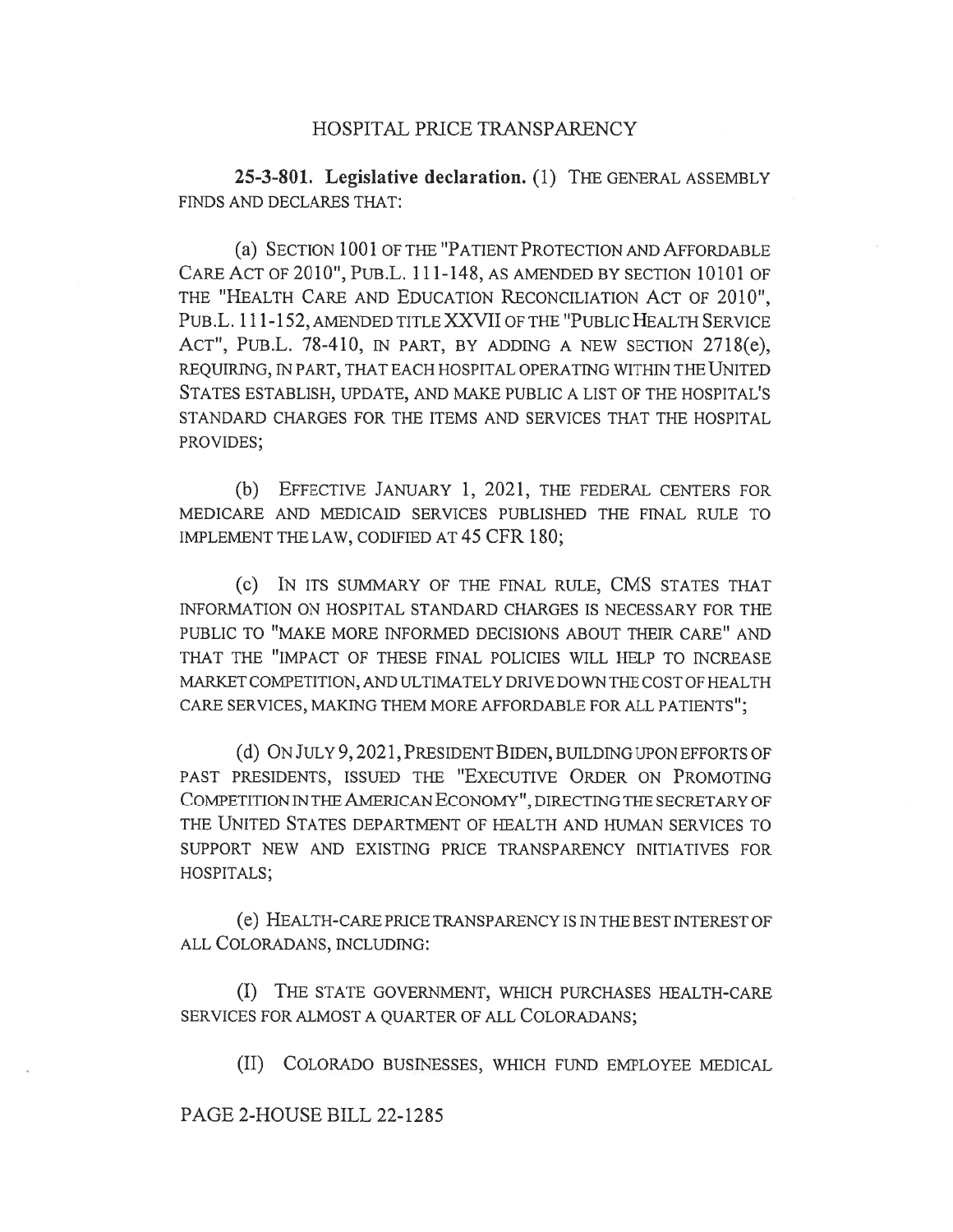(III) COLORADO RESIDENTS, WHO ULTIMATELY BEAR THE BRUNT OF HIGH HEALTH-CARE COSTS IN THE FORM OF HIGHER TAXES, LOWER WAGES, AND RESIDENTS' OWN OUT-OF-POCKET SPENDING;

(f) MOREOVER, HEALTH-CARE PRICES IN COLORADO ARE AMONG THE HIGHEST IN THE NATION;

(g) HOWEVER, NOT ALL COLORADO HOSPITALS ARE IN COMPLIANCE WITH ALL OF THE DISCLOSURE REQUIREMENTS UNDER FEDERAL LAW AND OTHER STATE LAWS GOVERNING HEALTH-CARE PRICE TRANSPARENCY; AND

(h) THIS LACK OF COMPLIANCE WITH HEALTH-CARE PRICE TRANSPARENCY LAWS BY COLORADO HOSPITALS DECREASES THE LIKELIHOOD THAT COLORADO CONSUMERS WILL BE FULLY AWARE OF AFFORDABLE HEALTH-CARE OPTIONS BEFORE PURCHASING ITEMS AND SERVICES FROM HOSPITALS, PLACING HEALTH-CARE CONSUMERS AT GREATER RISK OF COLLECTION ACTIONS AND OTHER ADVERSE ACTIONS RELATING TO UNPAID MEDICAL BILLS.

(2) THEREFORE, THE GENERAL ASSEMBLY FINDS AND DECLARES THAT IT IS IMPERATIVE TO PROTECT COLORADO HEALTH-CARE CONSUMERS FROM COLLECTION ACTIONS AND OTHER ADVERSE ACTIONS TAKEN BY COLORADO HOSPITALS DURING THE TIME WHEN THE HOSPITAL WAS NOT IN MATERIAL COMPLIANCE WITH HOSPITAL PRICE TRANSPARENCY LAWS INTENDED TO PROTECT HEALTH-CARE CONSUMERS.

25-3-802. Definitions. AS USED IN THIS SECTION, UNLESS THE CONTEXT OTHERWISE REQUIRES:

(1) "COLLECTION ACTION" MEANS ANY OF THE FOLLOWING ACTIONS TAKEN WITH RESPECT TO A DEBT FOR ITEMS AND SERVICES THAT WERE PURCHASED FROM OR PROVIDED TO A PATIENT BY A HOSPITAL ON A DATE DURING WHICH THE HOSPITAL WAS NOT IN MATERIAL COMPLIANCE WITH HOSPITAL PRICE TRANSPARENCY LAWS:

(a) ATTEMPTING TO COLLECT A DEBT FROM A PATIENT OR PATIENT GUARANTOR BY REFERRING THE DEBT, DIRECTLY OR INDIRECTLY, TO A DEBT COLLECTOR, A COLLECTION AGENCY, OR OTHER THIRD PARTY RETAINED BY

#### PAGE 3-HOUSE BILL 22-1285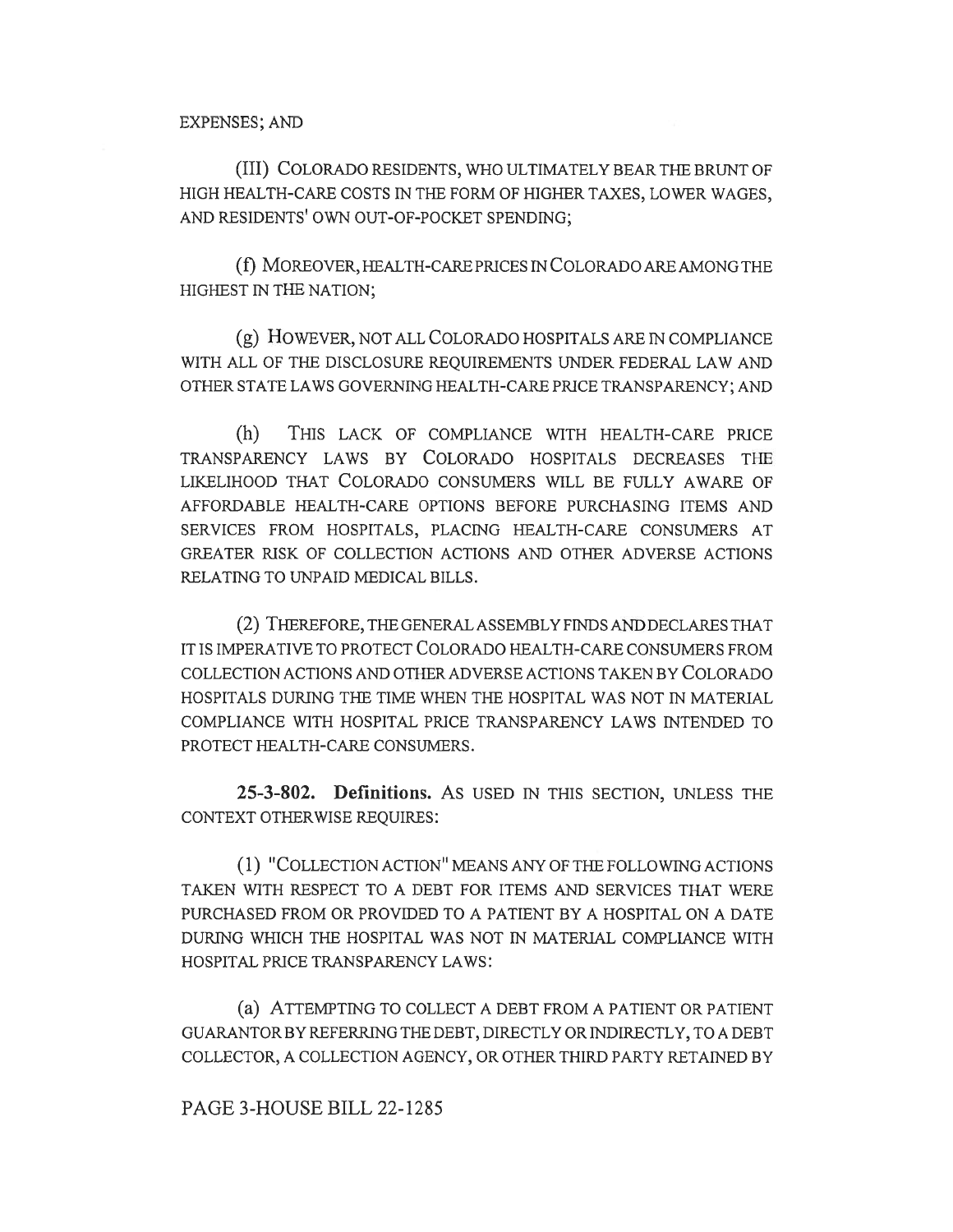OR ON BEHALF OF THE HOSPITAL;

(b) SUING THE PATIENT OR PATIENT GUARANTOR, OR ENFORCING AN ARBITRATION OR MEDIATION CLAUSE IN ANY HOSPITAL DOCUMENTS INCLUDING CONTRACTS, AGREEMENTS, STATEMENTS, OR BILLS; OR

(c) DIRECTLY OR INDIRECTLY CAUSING A REPORT TO BE MADE TO A CONSUMER REPORTING AGENCY.

(2) (a) "COLLECTION AGENCY" MEANS ANY:

(I) PERSON WHO ENGAGES IN A BUSINESS THE PRINCIPAL PURPOSE OF WHICH IS THE COLLECTION OF DEBTS; OR

(II) PERSON WHO:

(A) REGULARLY COLLECTS OR ATTEMPTS TO COLLECT, DIRECTLY OR INDIRECTLY, DEBTS OWED OR DUE OR ASSERTED TO BE OWED OR DUE TO ANOTHER;

(B) TAKES ASSIGNMENT OF DEBTS FOR COLLECTION PURPOSES;

(C) DIRECTLY OR INDIRECTLY SOLICITS FOR COLLECTION DEBTS OWED OR DUE OR ASSERTED TO BE OWED OR DUE TO ANOTHER; OR

(D) COLLECTS DEBT FOR THE DEPARTMENT OF PERSONNEL.

(b) "COLLECTION AGENCY" DOES NOT INCLUDE:

(I) ANY OFFICER OR EMPLOYEE OF A CREDITOR WHILE, IN THE NAME OF THE CREDITOR, COLLECTING DEBTS FOR SUCH CREDITOR;

(II) ANY PERSON WHILE ACTING AS A COLLECTION AGENCY FOR ANOTHER PERSON, BOTH OF WHOM ARE RELATED BY COMMON OWNERSHIP OR AFFILIATED BY CORPORATE CONTROL, IF THE PERSON ACTING AS A COLLECTION AGENCY DOES SO ONLY FOR CREDITORS TO WHOM IT IS SO RELATED OR AFFILIATED AND IF THE PRINCIPAL BUSINESS OF THE PERSON IS NOT THE COLLECTION OF DEBTS;

(III) ANY OFFICER OR EMPLOYEE OF THE UNITED STATES OR ANY

PAGE 4-HOUSE BILL 22-1285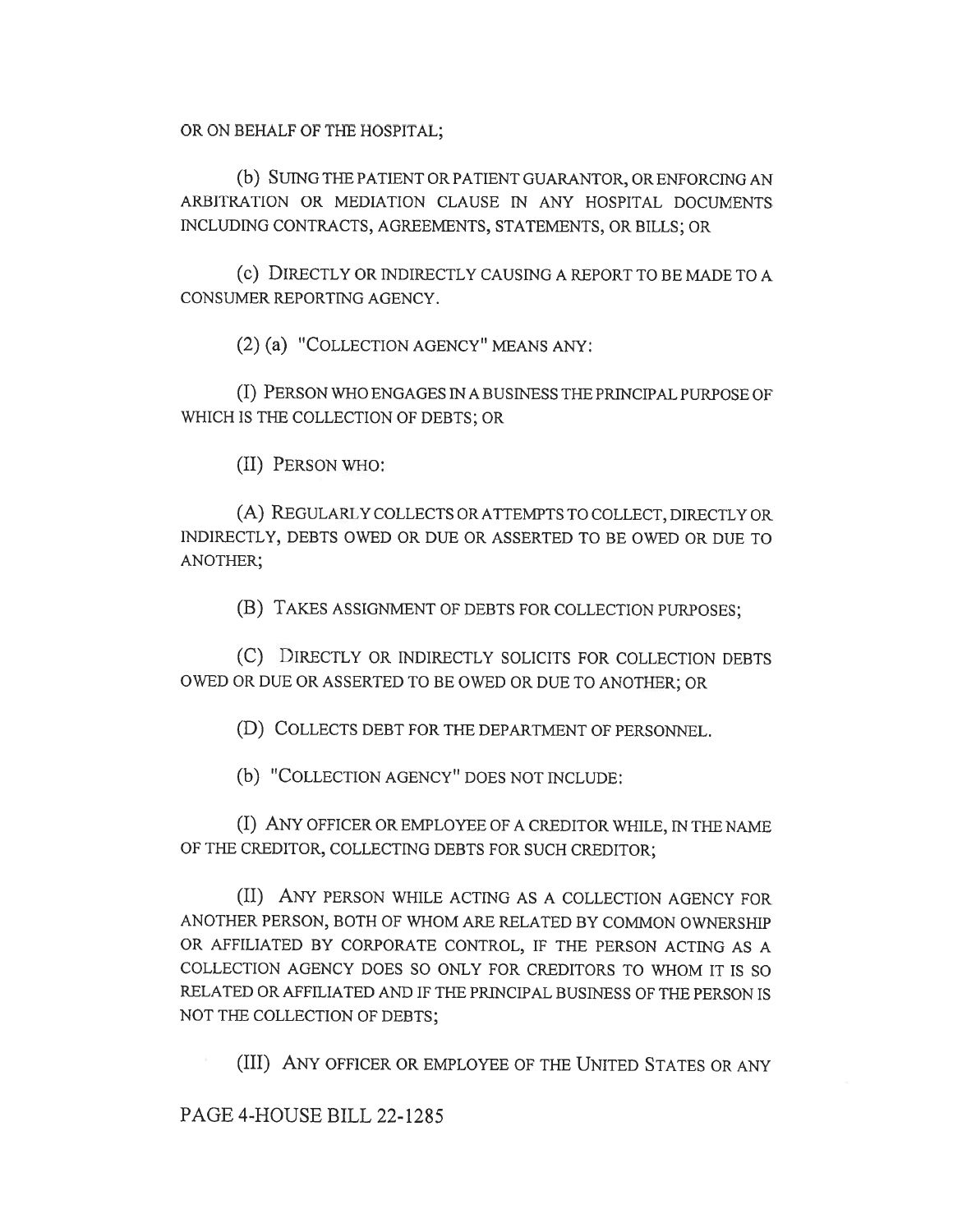STATE TO THE EXTENT THAT COLLECTING OR ATTEMPTING TO COLLECT ANY DEBT IS IN THE PERFORMANCE OF THE OFFICER'S OR EMPLOYEE'S OFFICIAL DUTIES;

(IV) ANY PERSON WHILE SERVING OR ATTEMPTING TO SERVE LEGAL PROCESS ON ANY OTHER PERSON IN CONNECTION WITH THE JUDICIAL ENFORCEMENT OF ANY DEBT;

(V) ANY DEBT-MANAGEMENT SERVICES PROVIDER OPERATING IN COMPLIANCE WITH OR EXEMPT FROM THE "UNIFORM DEBT-MANAGEMENT SERVICES ACT", PART 2 OF ARTICLE 19 OF TITLE 5;

(VI) ANY PERSON COLLECTING OR ATTEMPTING TO COLLECT ANY DEBT OWED OR DUE OR ASSERTED TO BE OWED OR DUE ANOTHER TO THE EXTENT THAT:

(A) THE ACTIVITY IS INCIDENTAL TO A BONA FIDE FIDUCIARY OBLIGATION OR A BONA FIDE ESCROW ARRANGEMENT;

(B) THE ACTIVITY CONCERNS A DEBT THAT WAS EXTENDED BY THE PERSON;

(C) THE ACTIVITY CONCERNS A DEBT THAT WAS NOT IN DEFAULT AT THE TIME IT WAS OBTAINED BY THE PERSON; OR

(D) THE ACTIVITY CONCERNS A DEBT OBTAINED BY THE PERSON AS A SECURED PARTY IN A COMMERCIAL CREDIT TRANSACTION INVOLVING THE CREDITOR;

(VII) ANY PERSON WHOSE PRINCIPAL BUSINESS IS THE MAKING OF LOANS OR THE SERVICING OF DEBT NOT IN DEFAULT AND WHO ACTS AS A LOAN CORRESPONDENT, SELLER AND SERVICER FOR THE OWNER, OR HOLDER OF A DEBT THAT IS SECURED BY A DEED OF TRUST ON REAL PROPERTY WHETHER OR NOT THE DEBT IS ALSO SECURED BY AN INTEREST IN PERSONAL PROPERTY;

(VIII) A LIMITED GAMING OR RACING LICENSEE ACTING PURSUANT TO ARTICLE 33 OF TITLE 44.

(c) NOTWITHSTANDING THE PROVISIONS OF SUBSECTION (2)(b) OF

PAGE 5-HOUSE BILL 22-1285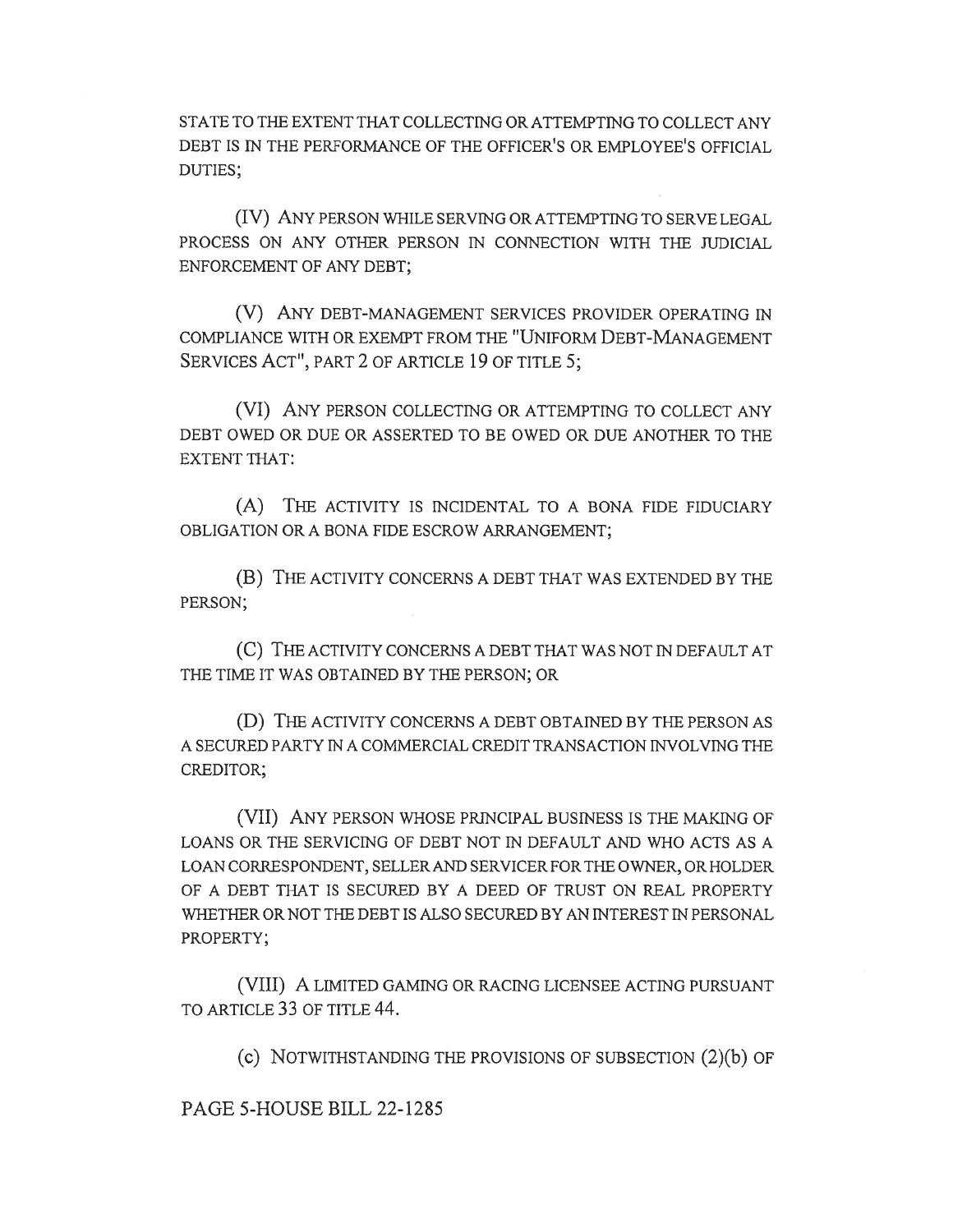THIS SECTION, "COLLECTION AGENCY" INCLUDES ANY PERSON WHO, IN THE PROCESS OF COLLECTING THE PERSON'S OWN DEBTS, USES ANOTHER NAME THAT WOULD INDICATE THAT A THIRD PERSON IS COLLECTING OR ATTEMPTING TO COLLECT SUCH DEBTS.

(3) (a) "CONSUMER REPORTING AGENCY" MEANS ANY PERSON THAT, FOR MONETARY FEES, DUES, OR ON A COOPERATIVE NONPROFIT BASIS, REGULARLY ENGAGES, IN WHOLE OR IN PART, IN THE PRACTICE OF ASSEMBLING OR EVALUATING CONSUMER CREDIT INFORMATION OR OTHER INFORMATION ON CONSUMERS FOR THE PURPOSE OF FURNISHING CONSUMER REPORTS TO THIRD PARTIES. "CONSUMER REPORTING AGENCY" INCLUDES ANY PERSON DEFINED IN 15 U.S.C. SEC. 1681a (f) OR SECTION 5-18-103 (4).

(b) "CONSUMER REPORTING AGENCY" DOES NOT INCLUDE ANY BUSINESS ENTITY THAT PROVIDES CHECK VERIFICATION OR CHECK GUARANTEE SERVICES ONLY.

(4) (a) "DEBT" MEANS ANY OBLIGATION OR ALLEGED OBLIGATION OF A CONSUMER TO PAY MONEY ARISING OUT OF A TRANSACTION, WHETHER OR NOT THE OBLIGATION HAS BEEN REDUCED TO JUDGMENT.

(b) "DEBT" DOES NOT INCLUDE A DEBT FOR BUSINESS, INVESTMENT, COMMERCIAL, OR AGRICULTURAL PURPOSES OR A DEBT INCURRED BY A BUSINESS.

(5) "DEBT COLLECTOR" MEANS ANY PERSON EMPLOYED OR ENGAGED BY A COLLECTION AGENCY TO PERFORM THE COLLECTION OF DEBTS OWED OR DUE OR ASSERTED TO BE OWED OR DUE TO ANOTHER.

(6) "FEDERAL CENTERS FOR MEDICARE AND MEDICAID SERVICES" OR "CMS" MEANS THE CENTER FOR MEDICARE AND MEDICAID SERVICES IN THE UNITED STATES DEPARTMENT OF HEALTH AND HUMAN SERVICES.

(7) "HOSPITAL" MEANS, CONSISTENT WITH 45 CFR 180.20, A HOSPITAL:

(a) LICENSED OR CERTIFIED BY THE DEPARTMENT PURSUANT TO SECTION 25-1.5-103 (1)(a); OR

(b) APPROVED BY THE DEPARTMENT AS MEETING THE STANDARDS

PAGE 6-HOUSE BILL 22-1285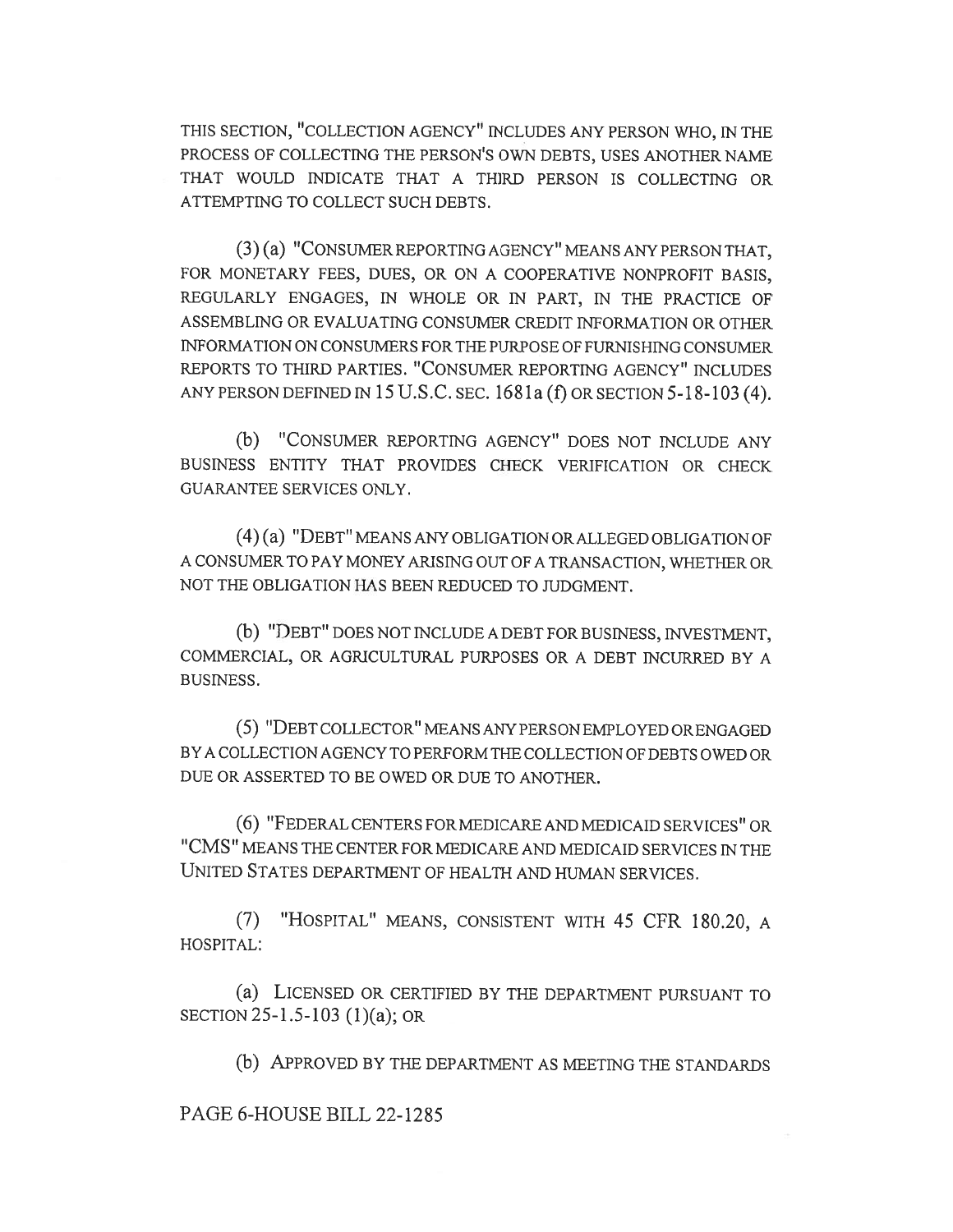ESTABLISHED FOR LICENSING A HOSPITAL.

(8) "HOSPITAL PRICE TRANSPARENCY LAWS" MEANS SECTION 2718(e) OF THE "PUBLIC HEALTH SERVICE (PHS) ACT", PuB.L. 78-410, AS AMENDED, AND RULES ADOPTED BY THE UNITED STATES DEPARTMENT OF HEALTH AND HUMAN SERVICES IMPLEMENTING SECTION 2718(e).

(9) "ITEMS AND SERVICES" OR "ITEMS OR SERVICES" MEANS "ITEMS AND SERVICES" AS DEFINED IN 45 CFR 180.20.

25-3-803. Failure to comply with hospital price transparency laws - prohibiting collection of debt - penalty. (1) (a) EXCEPT AS PROVIDED IN SUBSECTION  $(1)(b)$  OF THIS SECTION, ON AND AFTER THE EFFECTIVE DATE OF THIS SECTION, A HOSPITAL THAT IS NOT IN MATERIAL COMPLIANCE WITH HOSPITAL PRICE TRANSPARENCY LAWS ON THE DATE THAT ITEMS OR SERVICES ARE PURCHASED FROM OR PROVIDED TO A PATIENT BY THE HOSPITAL SHALL NOT INITIATE OR PURSUE A COLLECTION ACTION AGAINST THE PATIENT OR PATIENT GUARANTOR FOR A DEBT OWED FOR THE ITEMS OR SERVICES.

(b) THIS PART 8 APPLIES, ON AND AFTER FEBRUARY 15, 2023, TO CRITICAL ACCESS HOSPITALS LICENSED AND CERTIFIED BY THE DEPARTMENT PURSUANT TO 42 CFR 485 SUBPART F.

(2) IF A PATIENT BELIEVES THAT A HOSPITAL WAS NOT IN MATERIAL COMPLIANCE WITH HOSPITAL PRICE TRANSPARENCY LAWS ON A DATE ON OR AFTER THE EFFECTIVE DATE OF THIS SECTION THAT ITEMS OR SERVICES WERE PURCHASED BY OR PROVIDED TO THE PATIENT, AND THE HOSPITAL TAKES A COLLECTION ACTION AGAINST THE PATIENT OR PATIENT GUARANTOR, THE PATIENT OR PATIENT GUARANTOR MAY FILE SUIT TO DETERMINE IF THE HOSPITAL WAS MATERIALLY OUT OF COMPLIANCE WITH THE HOSPITAL PRICE TRANSPARENCY LAWS AND RULES AND REGULATIONS ON THE DATE OF SERVICE, AND THE NONCOMPLIANCE IS RELATED TO THE ITEMS OR SERVICES. THE HOSPITAL SHALL NOT TAKE A COLLECTION ACTION AGAINST THE PATIENT OR PATIENT GUARANTOR WHILE THE LAWSUIT IS PENDING.

(3) A HOSPITAL THAT HAS BEEN FOUND BY A JUDGE OR JURY, CONSIDERING COMPLIANCE STANDARDS ISSUED BY THE FEDERAL CENTERS FOR MEDICARE AND MEDICAID SERVICES, TO BE MATERIALLY OUT OF COMPLIANCE WITH HOSPITAL PRICE TRANSPARENCY LAWS AND RULES AND

PAGE 7-HOUSE BILL 22-1285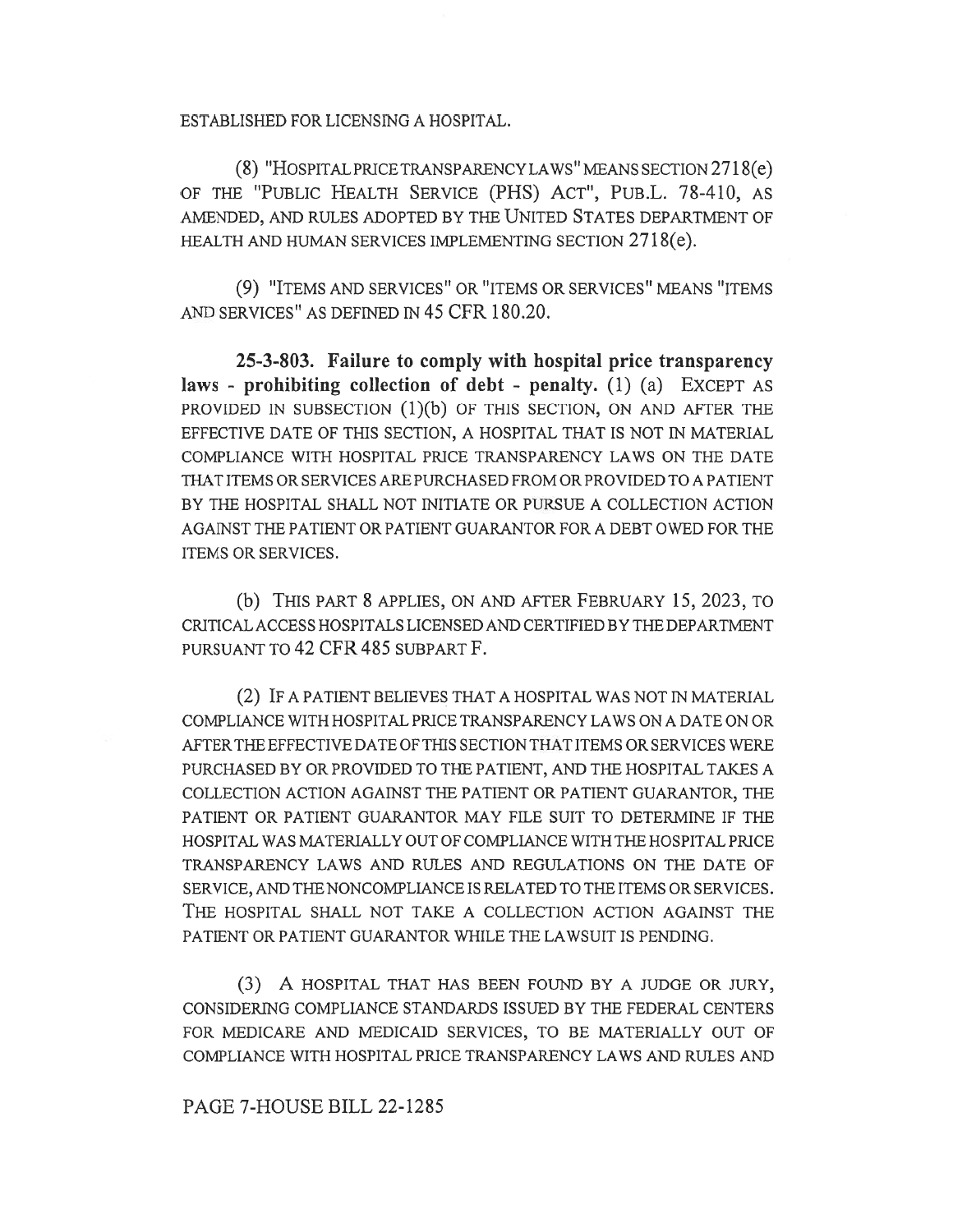REGULATIONS:

(a) SHALL REFUND THE PAYER ANY AMOUNT OF THE DEBT THE PAYER HAS PAID AND SHALL PAY A PENALTY TO THE PATIENT OR PATIENT GUARANTOR IN AN AMOUNT EQUAL TO THE TOTAL AMOUNT OF THE DEBT;

(b) SHALL DISMISS OR CAUSE TO BE DISMISSED ANY COURT ACTION WITH PREJUDICE AND PAY ANY ATTORNEY FEES AND COSTS INCURRED BY THE PATIENT OR PATIENT GUARANTOR RELATING TO THE ACTION; AND

(c) REMOVE OR CAUSE TO BE REMOVED FROM THE PATIENT'S OR PATIENT GUARANTOR'S CREDIT REPORT ANY REPORT MADE TO A CONSUMER REPORTING AGENCY RELATING TO THE DEBT.

(4) NOTHING IN THIS PART 8:

(a) PROHIBITS A HOSPITAL FROM BILLING A PATIENT, PATIENT GUARANTOR, OR THIRD-PARTY PAYER, INCLUDING HEALTH INSURER, FOR ITEMS OR SERVICES PROVIDED TO THE PATIENT; OR

(b) REQUIRES A HOSPITAL TO REFUND ANY PAYMENT MADE TO THE HOSPITAL FOR ITEMS OR SERVICES PROVIDED TO THE PATIENT, SO LONG AS NO COLLECTION ACTION IS TAKEN IN VIOLATION OF THIS PART 8.

SECTION 2. Act subject to petition - effective date. This act takes effect at 12:01 a.m. on the day following the expiration of the ninety-day period after final adjournment of the general assembly; except that, if a referendum petition is filed pursuant to section 1 (3) of article V of the state constitution against this act or an item, section, or part of this act within such period, then the act, item, section, or part will not take effect unless approved by the people at the general election to be held in

# PAGE 8-HOUSE BILL 22-1285